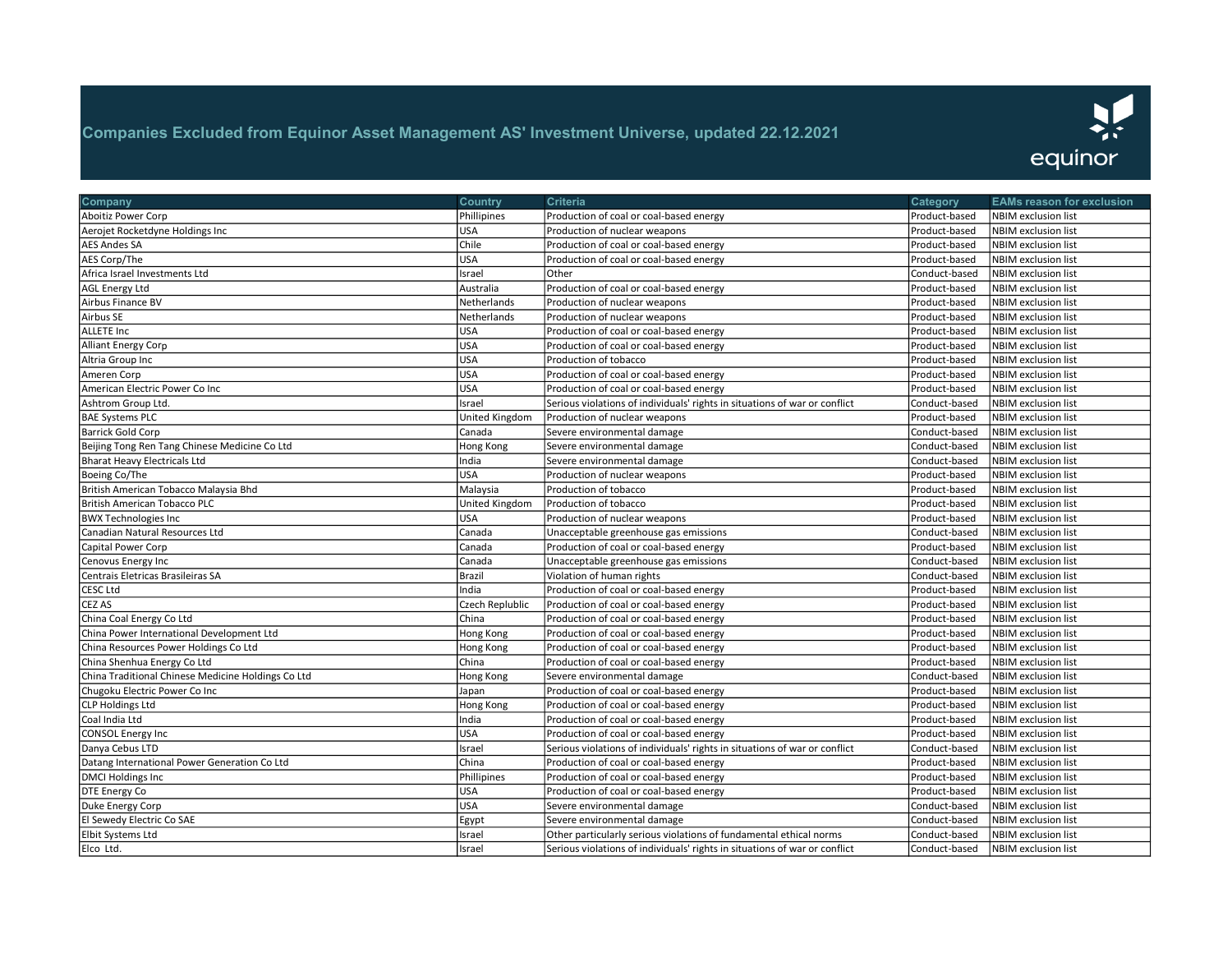| Electra Ltd.                                | Israel         | Serious violations of individuals' rights in situations of war or conflict | Conduct-based | <b>NBIM</b> exclusion list |
|---------------------------------------------|----------------|----------------------------------------------------------------------------|---------------|----------------------------|
| Electric Power Development Co Ltd           | Japan          | Production of coal or coal-based energy                                    | Product-based | NBIM exclusion list        |
| <b>Electricity Generating PCL</b>           | Thailand       | Production of coal or coal-based energy                                    | Product-based | <b>NBIM</b> exclusion list |
| Emera Inc                                   | Canada         | Production of coal or coal-based energy                                    | Product-based | NBIM exclusion list        |
| Eneva SA                                    | <b>Brazil</b>  | Production of coal or coal-based energy                                    | Product-based | NBIM exclusion list        |
| Engie Energia Chile SA                      | Chile          | Production of coal or coal-based energy                                    | Product-based | NBIM exclusion list        |
| Evergreen Marine Corp Taiwan Ltd            | Taiwan         | Severe environmental damage                                                | Conduct-based | NBIM exclusion list        |
| Evergy Inc                                  | USA            | Production of coal or coal-based energy                                    | Product-based | <b>NBIM</b> exclusion list |
| <b>Exxaro Resources Ltd</b>                 | South Africa   | Production of coal or coal-based energy                                    | Product-based | <b>NBIM</b> exclusion list |
| <b>FirstEnergy Corp</b>                     | <b>USA</b>     | Production of coal or coal-based energy                                    | Product-based | NBIM exclusion list        |
| Fluor Corp                                  | <b>USA</b>     | Production of nuclear weapons                                              | Product-based | <b>NBIM</b> exclusion list |
| Formosa Chemicals & Fibre Corp              | Taiwan         | Violation of human rights                                                  | Conduct-based | <b>NBIM</b> exclusion list |
| Formosa Taffeta Co Ltd                      | Taiwan         | Violation of human rights                                                  | Conduct-based | NBIM exclusion list        |
| Freeport-McMoRan Inc                        | USA            | Severe environmental damage                                                | Conduct-based | NBIM exclusion list        |
| G4S Ltd                                     | United Kingdom | Violation of human rights                                                  | Conduct-based | NBIM exclusion list        |
| <b>Genting Bhd</b>                          | Malaysia       | Severe environmental damage                                                | Conduct-based | NBIM exclusion list        |
| Glencore PLC                                | Jersey         | Production of coal or coal-based energy                                    | Product-based | NBIM exclusion list        |
| Grand Pharmaceutical Group Ltd              | Bermuda        | Severe environmental damage                                                | Conduct-based | NBIM exclusion list        |
| <b>Great River Energy</b>                   | <b>USA</b>     | Production of coal or coal-based energy                                    | Product-based | NBIM exclusion list        |
| Guangdong Electric Power Development Co Ltd | China          | Production of coal or coal-based energy                                    | Product-based | NBIM exclusion list        |
| <b>Gudang Garam Tbk PT</b>                  | Indonesia      | Production of tobacco                                                      | Product-based | <b>NBIM</b> exclusion list |
| Gujarat Mineral Development Corporation Ltd | India          | Production of coal or coal-based energy                                    | Product-based | <b>NBIM</b> exclusion list |
| Halcyon Agri Corporation Limited            | Singapore      | Severe environmental damage                                                | Conduct-based | <b>NBIM</b> exclusion list |
| Hk Electric Investments Ltd                 | Hong Kong      | Production of coal or coal-based energy                                    | Product-based | NBIM exclusion list        |
| Hokkaido Electric Power Co Inc              | Japan          | Production of coal or coal-based energy                                    | Product-based | <b>NBIM</b> exclusion list |
| Hokuriku Electric Power Co                  | Japan          | Production of coal or coal-based energy                                    | Product-based | NBIM exclusion list        |
| Honeys Holdings Co Ltd                      | Japan          | Violation of human rights                                                  | Conduct-based | <b>NBIM</b> exclusion list |
| Honeywell International Inc                 | <b>USA</b>     | Production of nuclear weapons                                              | Product-based | NBIM exclusion list        |
| Huabao International Holdings Limited       | Hong Kong      | Production of tobacco                                                      | Product-based | NBIM exclusion list        |
| Huadian Energy Co Ltd                       | China          | Production of coal or coal-based energy                                    | Product-based | <b>NBIM</b> exclusion list |
| Huadian Power International Corp Ltd        | China          | Production of coal or coal-based energy                                    | Product-based | NBIM exclusion list        |
| Huaneng Power International Inc             | China          | Production of coal or coal-based energy                                    | Product-based | NBIM exclusion list        |
| Huntington Ingalls Industries Inc           | <b>USA</b>     | Production of nuclear weapons                                              | Product-based | NBIM exclusion list        |
| <b>IDACORP Inc</b>                          | USA            | Production of coal or coal-based energy                                    | Product-based | <b>NBIM</b> exclusion list |
| <b>IJM Corporation Bhd</b>                  | Malaysia       | Severe environmental damage                                                | Conduct-based | <b>NBIM</b> exclusion list |
| <b>Imperial Brands PLC</b>                  | United Kingdom | Production of tobacco                                                      | Product-based | NBIM exclusion list        |
| Imperial Oil Ltd                            | Canada         | Unacceptable greenhouse gas emissions                                      | Conduct-based | NBIM exclusion list        |
| Inner Mongolia Yitai Coal Co Ltd            | China          | Production of coal or coal-based energy                                    | Product-based | NBIM exclusion list        |
| <b>ITC Ltd</b>                              | India          | Production of tobacco                                                      | Product-based | NBIM exclusion list        |
| Jacobs Engineering Group Inc                | USA            | Production of nuclear weapons                                              | Product-based | NBIM exclusion list        |
| Japan Tobacco Inc                           | Japan          | Production of tobacco                                                      | Product-based | <b>NBIM</b> exclusion list |
| Jastrzebska Spolka Weglowa SA               | Poland         | Production of coal or coal-based energy                                    | Product-based | NBIM exclusion list        |
| Jbs SA                                      | <b>Brazil</b>  | Gross corruption                                                           | Conduct-based | <b>NBIM</b> exclusion list |
| Korea Electric Power Corp                   | South Korea    | Production of coal or coal-based energy                                    | Product-based | NBIM exclusion list        |
| Korea Line Corp                             | South Korea    | Severe environmental damage                                                | Conduct-based | NBIM exclusion list        |
| KT&G Corp                                   | South Korea    | Production of tobacco                                                      | Product-based | NBIM exclusion list        |
| Lockheed Martin Corp                        | USA            | Production of nuclear weapons                                              | Product-based | NBIM exclusion list        |
| Lu Thai Textile Co Ltd                      | China          | Violation of human rights                                                  | Conduct-based | <b>NBIM</b> exclusion list |
| Lubelski Wegiel Bogdanka SA                 | Poland         | Production of coal or coal-based energy                                    | Product-based | NBIM exclusion list        |
| Malakoff Corporation Bhd                    | Malaysia       | Production of coal or coal-based energy                                    | Product-based | NBIM exclusion list        |
| <b>MGE Energy Inc</b>                       | USA            | Production of coal or coal-based energy                                    | Product-based | NBIM exclusion list        |
| Mivne Real Estate KD Ltd                    | Israel         | Serious violations of individuals' rights in situations of war or conflict | Conduct-based | NBIM exclusion list        |
| MMC Norilsk Nickel PJSC                     | Russia         | Severe environmental damage                                                | Conduct-based | <b>NBIM</b> exclusion list |
| New Hope Corporation Ltd                    | Australia      | Production of coal or coal-based energy                                    | Product-based | NBIM exclusion list        |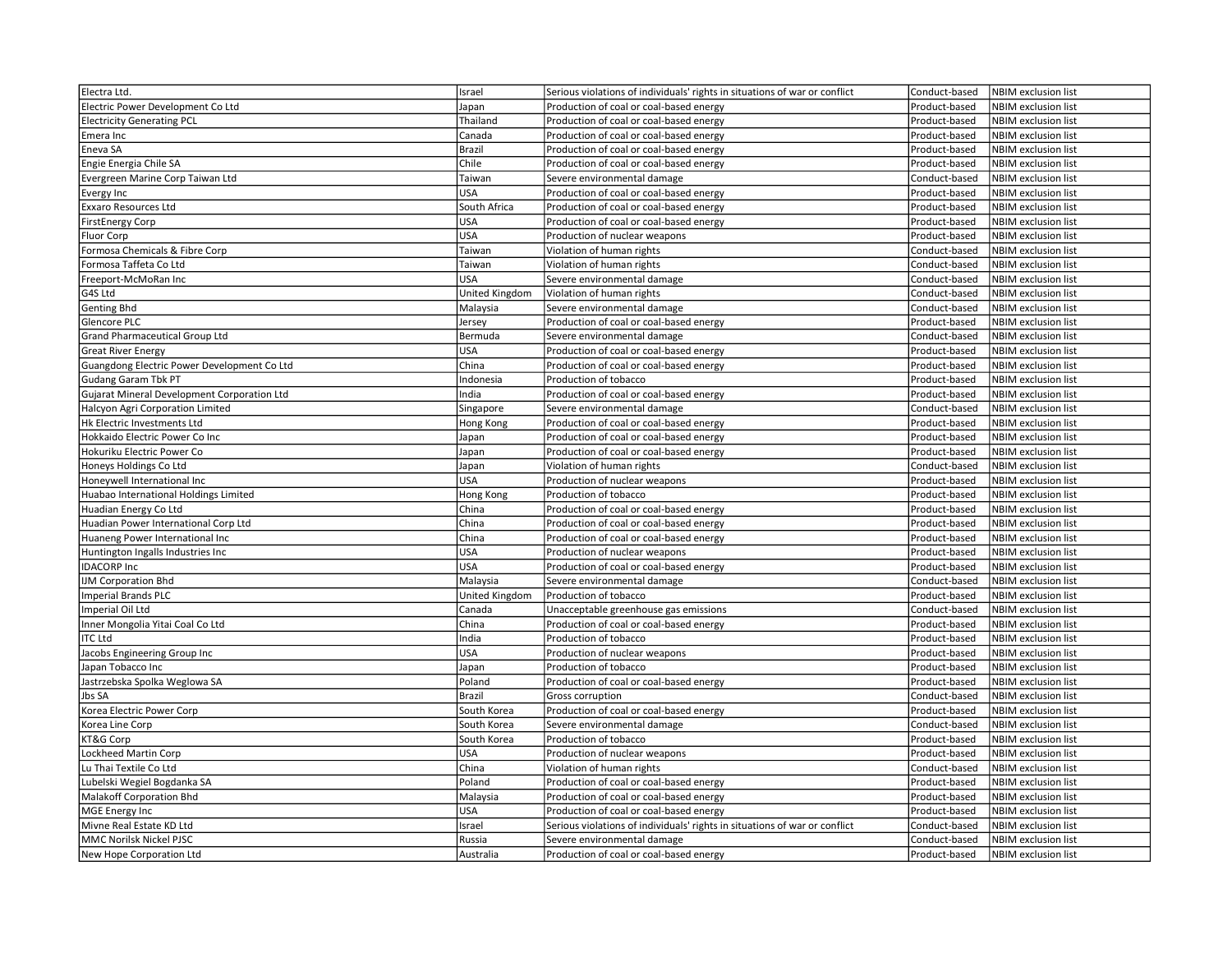| Northrop Grumman Corp                                   | <b>USA</b>            | Production of nuclear weapons                                              | Product-based | <b>NBIM</b> exclusion list |
|---------------------------------------------------------|-----------------------|----------------------------------------------------------------------------|---------------|----------------------------|
| NRG Energy Inc                                          | <b>USA</b>            | Production of coal or coal-based energy                                    | Product-based | NBIM exclusion list        |
| NTPC Ltd                                                | India                 | Production of coal or coal-based energy                                    | Product-based | <b>NBIM</b> exclusion list |
| Oil & Natural Gas Corp Ltd                              | India                 | Serious violations of individuals' rights in situations of war or conflict | Conduct-based | NBIM exclusion list        |
| Okinawa Electric Power Co Inc                           | Japan                 | Production of coal or coal-based energy                                    | Product-based | NBIM exclusion list        |
| Otter Tail Corp                                         | <b>USA</b>            | Production of coal or coal-based energy                                    | Product-based | NBIM exclusion list        |
| PacifiCorp                                              | <b>USA</b>            | Production of coal or coal-based energy                                    | Product-based | <b>NBIM</b> exclusion list |
| Page Industries Ltd                                     | India                 | Violation of human rights                                                  | Conduct-based | NBIM exclusion list        |
| Peabody Energy Corp                                     | <b>USA</b>            | Production of coal or coal-based energy                                    | Product-based | NBIM exclusion list        |
| Petrochina International Company Ltd.                   | Switzerland           | Other                                                                      | Conduct-based | <b>NBIM</b> exclusion list |
| PGE Polska Grupa Energetyczna SA                        | Poland                | Production of coal or coal-based energy                                    | Product-based | NBIM exclusion list        |
| Philip Morris CR as                                     | Czech Replublic       | Production of tobacco                                                      | Product-based | <b>NBIM</b> exclusion list |
| Philip Morris International Inc                         | <b>USA</b>            | Production of tobacco                                                      | Product-based | <b>NBIM</b> exclusion list |
| <b>PNM Resources Inc</b>                                | <b>USA</b>            | Production of coal or coal-based energy                                    | Product-based | NBIM exclusion list        |
| Poongsan Corp                                           | South Korea           | Production of cluster munitions                                            | Product-based | NBIM exclusion list        |
| Posco                                                   | South Korea           | Severe environmental damage                                                | Conduct-based | <b>NBIM</b> exclusion list |
| Posco International Corp                                | South Korea           | Severe environmental damage                                                | Conduct-based | <b>NBIM</b> exclusion list |
| Public Power Corp SA                                    | Greece                | Production of coal or coal-based energy                                    | Product-based | <b>NBIM</b> exclusion list |
| Reliance Infrastructure Ltd                             | India                 | Production of coal or coal-based energy                                    | Product-based | NBIM exclusion list        |
| Reliance Power Ltd                                      | India                 | Production of coal or coal-based energy                                    | Product-based | <b>NBIM</b> exclusion list |
| <b>RWE AG</b>                                           | Germany               | Production of coal or coal-based energy                                    | Product-based | <b>NBIM exclusion list</b> |
| Safran SA                                               | France                | Production of nuclear weapons                                              | Product-based | <b>NBIM</b> exclusion list |
| San Leon Energy PLC                                     | Ireland               | Other particularly serious violations of fundamental ethical norms         | Conduct-based | <b>NBIM</b> exclusion list |
| Sasol Ltd                                               | South Africa          | Production of coal or coal-based energy                                    | Product-based | NBIM exclusion list        |
| Schweitzer-Mauduit International Inc                    | <b>USA</b>            | Production of tobacco                                                      | Product-based | <b>NBIM</b> exclusion list |
| SDIC Power Holdings Co Ltd                              | China                 | Production of coal or coal-based energy                                    | Product-based | NBIM exclusion list        |
| Serco Group PLC                                         | <b>United Kingdom</b> | Production of nuclear weapons                                              | Product-based | <b>NBIM</b> exclusion list |
| Shanghai Industrial Holdings Ltd                        | Hong Kong             | Production of tobacco                                                      | Product-based | NBIM exclusion list        |
| Shapir Engineering and Industry Ltd                     | Israel                | Serious violations of individuals' rights in situations of war or conflict | Conduct-based | <b>NBIM</b> exclusion list |
| Shikoku Electric Power Co Inc                           | Japan                 | Production of coal or coal-based energy                                    | Product-based | <b>NBIM</b> exclusion list |
| Shikun & Binui Ltd                                      | Israel                | Serious violations of individuals' rights in situations of war or conflict | Conduct-based | NBIM exclusion list        |
| <b>Suncor Energy Inc</b>                                | Canada                | Unacceptable greenhouse gas emissions                                      | Conduct-based | NBIM exclusion list        |
| Swedish Match AB                                        | Sweden                | Production of tobacco                                                      | Product-based | <b>NBIM</b> exclusion list |
| Ta Ann Holdings Bhd                                     | Malaysia              | Severe environmental damage                                                | Conduct-based | <b>NBIM</b> exclusion list |
| <b>Tata Power Company Ltd</b>                           | India                 | Production of coal or coal-based energy                                    | Product-based | <b>NBIM</b> exclusion list |
| <b>Tenaga Nasional Bhd</b>                              | Malaysia              | Production of coal or coal-based energy                                    | Product-based | <b>NBIM</b> exclusion list |
| Textron Inc                                             | <b>USA</b>            | Production of cluster munitions                                            | Product-based | NBIM exclusion list        |
| Thoresen Thai Agencies PCL                              | Thailand              | Severe environmental damage                                                | Conduct-based | <b>NBIM</b> exclusion list |
| Tong Ren Tang Technologies Co Ltd                       | China                 | Severe environmental damage                                                | Conduct-based | NBIM exclusion list        |
| <b>TransAlta Corp</b>                                   | Canada                | Production of coal or coal-based energy                                    | Product-based | NBIM exclusion list        |
| Tri-State Generation and Transmission Association, Inc. | <b>USA</b>            | Production of coal or coal-based energy                                    | Product-based | <b>NBIM</b> exclusion list |
| <b>Universal Corporation VA</b>                         | <b>USA</b>            | Production of tobacco                                                      | Product-based | <b>NBIM</b> exclusion list |
| Vale SA                                                 | <b>Brazil</b>         | Severe environmental damage                                                | Conduct-based | <b>NBIM</b> exclusion list |
| Vector Group Ltd                                        | <b>USA</b>            | Production of tobacco                                                      | Product-based | <b>NBIM</b> exclusion list |
| Vedanta Ltd                                             | India                 | Severe environmental damage                                                | Conduct-based | NBIM exclusion list        |
| Volcan Cia Minera SAA                                   | Peru                  | Severe environmental damage                                                | Conduct-based | <b>NBIM</b> exclusion list |
| Washington H Soul Pattinson and Company Ltd             | Australia             | Production of coal or coal-based energy                                    | Product-based | <b>NBIM</b> exclusion list |
| <b>WEC Energy Group Inc</b>                             | <b>USA</b>            | Production of coal or coal-based energy                                    | Product-based | <b>NBIM</b> exclusion list |
| Whitehaven Coal Ltd                                     | Australia             | Production of coal or coal-based energy                                    | Product-based | <b>NBIM</b> exclusion list |
| <b>WTK Berhads Holdings</b>                             | Malaysia              | Severe environmental damage                                                | Conduct-based | NBIM exclusion list        |
| Xcel Energy Inc                                         | <b>USA</b>            | Production of coal or coal-based energy                                    | Product-based | <b>NBIM</b> exclusion list |
| Yanzhou Coal Mining Co Ltd                              | China                 | Production of coal or coal-based energy                                    | Product-based | <b>NBIM</b> exclusion list |
| Yunnan Baiyao Group Co Ltd                              | China                 | Severe environmental damage                                                | Conduct-based | NBIM exclusion list        |
| Zijin Mining Group Co Ltd                               | China                 | Severe environmental damage                                                | Conduct-based | <b>NBIM</b> exclusion list |